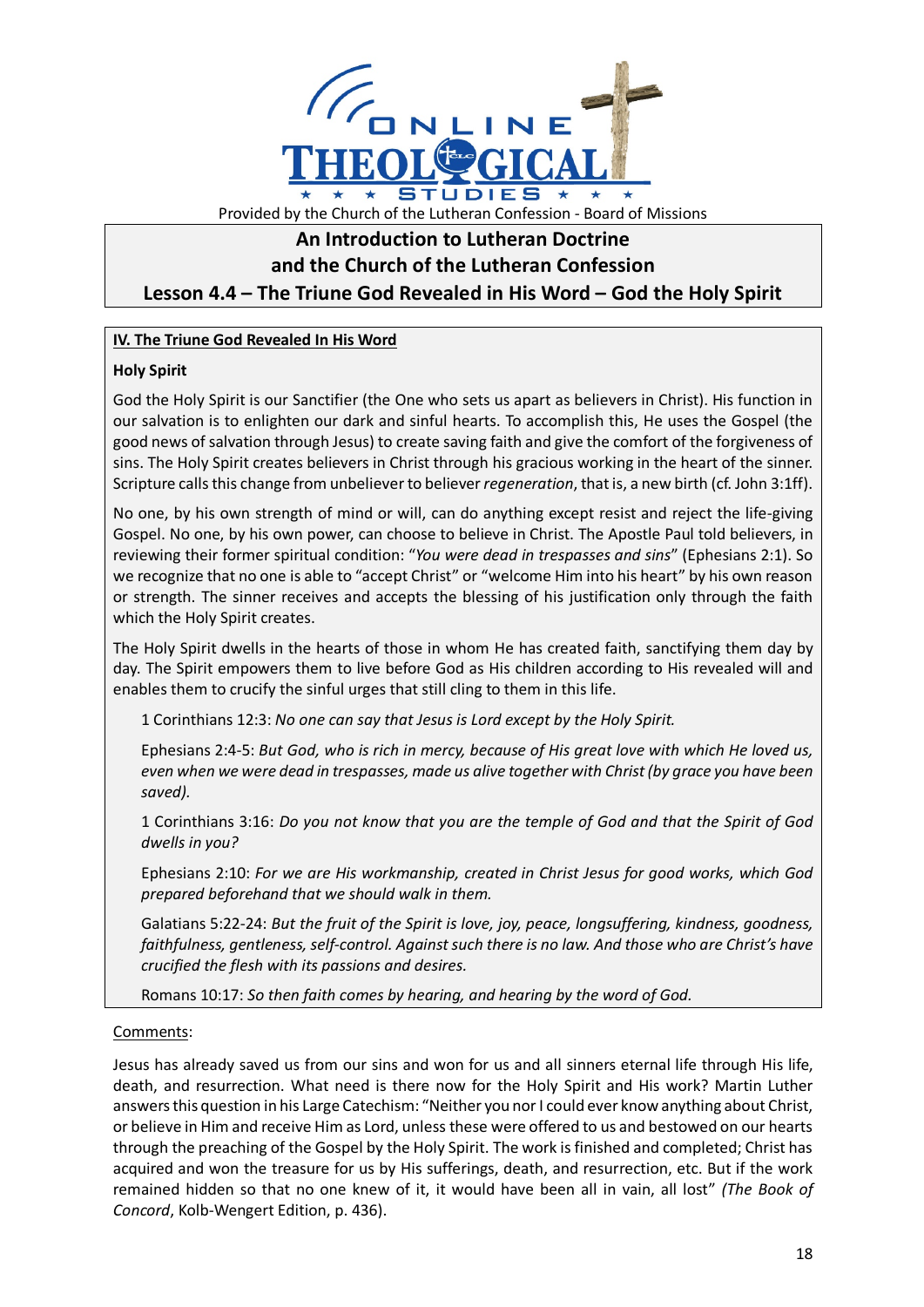Forgiveness of sins has been won for all. But in order for someone to receive this gift, they to know about it and to trust in it. The apostle Paul wrote: "**We conclude that a man is justified by faith apart from the deeds of the law**" (Romans 3:28). Jesus said: "**As Moses lifted up the serpent in the wilderness, even so must the Son of Man be lifted up, that whoever believes in Him should not perish but have eternal life**" (John 3: 14-15). The apostle Paul wrote: "**How shall they believe in Him of whom they have not heard? And how shall they hear without a preacher?**" (Romans 10:14) "**So then faith comes by hearing, and hearing by the word of God**" (Romans 10:17).

It is the Holy Spirit's work to bring the Good News of Jesus to the world through the Word of God. The Holy Spirit uses God's Word when it is written and spoken, and in the sacraments of Baptism and the Lord's Supper. As Paul stated emphatically: "**No one can say that Jesus is Lord except by the Holy Spirit**" (1 Corinthians 12:3).

The Holy Spirit works through God's law to show us our sins. He works through the Gospel to show us our Savior Jesus Christ. The Holy Spirit uses the Gospel to bring us to faith and to trust in Jesus and His work. In this way, the forgiveness that Jesus won for the whole world becomes ours personally and individually. This work of the Holy Spirit can be called sanctification: calling us out of the world of sinners and making us holy in God's sight through the forgiveness of sins. The Holy Spirit's work can be called conversion: turning a sinner from the way that leads away from God to the way that leads to eternal life through faith in Jesus. The Holy Spirit's work can also be called regeneration, or being born again, as Peter says: "**Born again, not of corruptible seed but incorruptible, through the word of God which lives and abides forever**" (1 Peter 1:23).

The Holy Spirit's work can also be called being made alive, as Ephesians 2:4-5 says: "**God, who is rich in mercy, because of His great love with which He loved us, even when we were dead in trespasses, made us alive together with Christ (by grace you have been saved)**." Sinners can do nothing to give themselves this new life. They cannot decide by their own will to start believing in Jesus. Faith in Jesus as Savior is a gift of God's love the Holy Spirit creates through the Word of God. That is why the Bible so often says that we are saved by grace. Our coming to faith in Jesus is entirely a work of God, and we cannot contribute anything to help in the work of conversion or regeneration.

Today there are so many preachers who tell sinners that they themselves must make the decision to believe in Jesus, and only then can they receive the comfort of the forgiveness of sins. These evangelists say, in effect: "If you believe in Jesus, your sins will be forgiven. It is up to you to make this decision." But as we have seen, those who are dead in sin cannot decide to believe. Rather, God's Word teaches us to say to sinners: "You deserve eternal death because of your sins. But God has sent His Son, Jesus, to live and die in your place. God forgives you your sins because of what Jesus did. God invites you to come to Jesus and believe in Him and what He has done for you and for all sinners." This invitation in itself, because it is the Word of God, has the power within itself to create faith in Jesus Christ. Only the Holy Spirit working through God's Word can begin a new spiritual life in the heart of the believer.

This invitation of the Holy Spirit through the Word can be rejected. If it is rejected, the fault is not with the Father, Son, or Holy Spirit. God earnestly want all sinners to be saved. The fault is not with the Word of God either. The fault is in the person who rejects God's gift of salvation in Jesus. Jesus said to those who rejected Him in Jerusalem: "**How often I wanted to gather your children together, as a hen gathers her brood under her wings, but you were not willing!**" (Luke 13:34). On the other hand, when a person comes to faith in Jesus Christ, it is entirely a work of God and matter of God's undeserved grace.

When the Holy Spirit brings a sinner to faith in Christ, He enters the heart of that believer and makes the believer's body His home. "**Do you not know that you are the temple of God and that the Spirit of God dwells in you?**" (1 Corinthians 3:16). From this point on, the believer has two forces at work within him: the new man created by the Holy Spirit and the old man, or the old Adam. The new man is sometimes called "spirit", and the old man is sometimes called "flesh". The apostle Paul wrote to